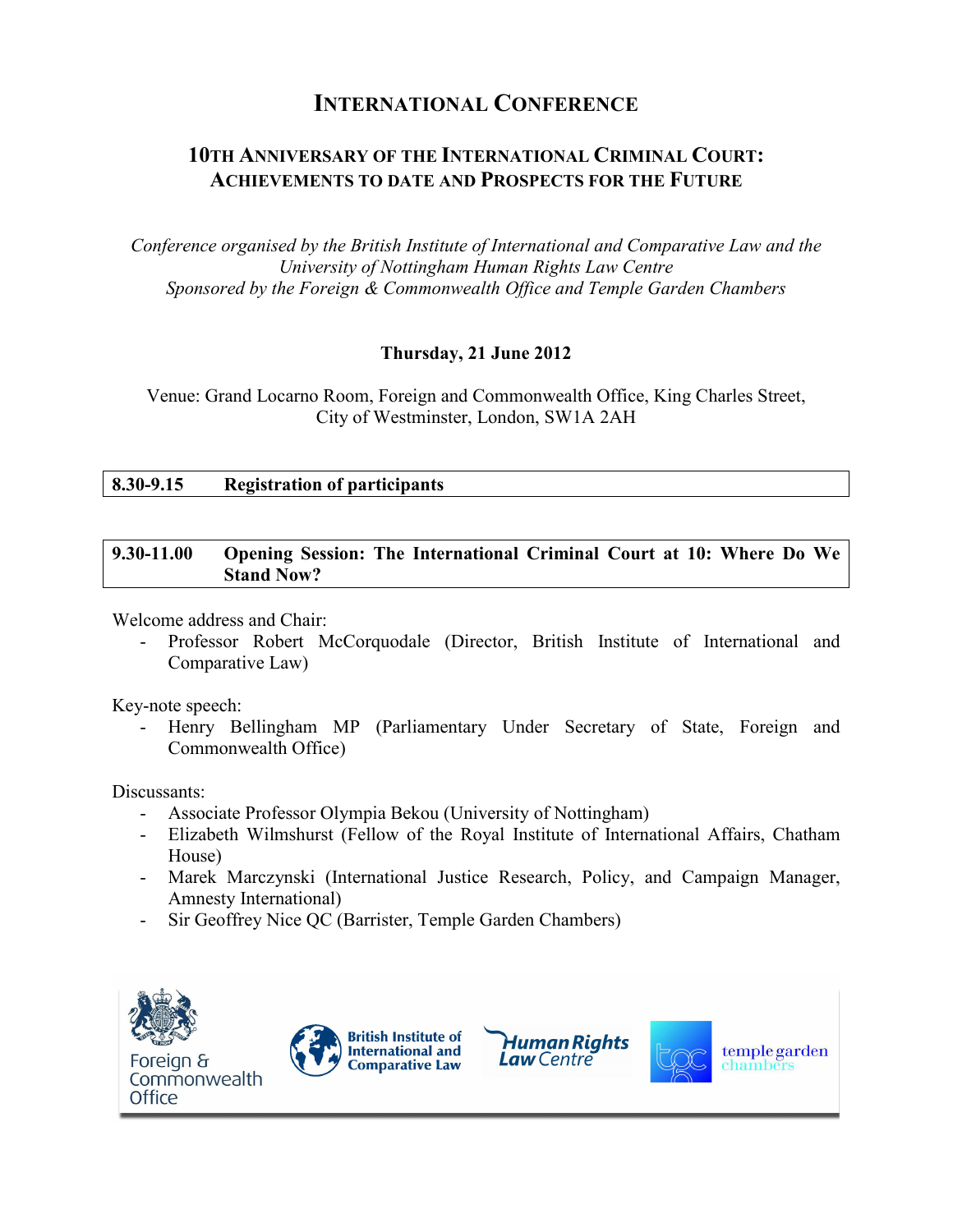# **11.00-11.15 Coffee break**

## **11.15-12.30 Panel One: The Trigger Mechanisms of the International Criminal Court**

Chair: Alice Lacourt (Legal Counsellor, Foreign and Commonwealth Office)

Presentations:

- The ICC and referral of cases by States Parties (Phakiso Mochochoko, Head of the Jurisdiction, Complementarity and Cooperation Division, Office of the Prosecutor, ICC)
- The ICC and referral of cases by the UN Security Council (Amal Alamuddin, Barrister, Doughty Street Chambers)
- The power of the prosecutor to investigate *proprio motu* (Dr. Fabricio Guariglia, Senior Appeals Counsel, Office of the Prosecutor, ICC)

## **12.30-13.30 Buffet lunch**

## **13.30-14.45 Panel Two: ICC Crimes and Admissibility**

Chair: Professor Dominic McGoldrick (University of Nottingham)

Presentations:

- The crime of aggression and the Kampala Review Conference (Dapo Akande, University Lecturer, University of Oxford)
- The principle of complementarity in contemporary international criminal justice (Dr. Mark Ellis, Executive Director, International Bar Association)
- Complementarity in conflict: the catalyzing effect of complementarity in Uganda and Sudan (Dr. Sarah Nouwen, University Lecturer, University of Cambridge)

## **14.45-16.00 Panel Three: The International Criminal Court and Victims**

Chair: Fiona Mckay (Chief, Victims Participation and Reparations, Registry, ICC)

Presentations:

- The mandate of the Trust Fund for Victims to assist victims in conflict-affected communities (Pieter de Baan, Executive Director, Secretariat of the Trust Fund for Victims)
- Victims as active participants in ICC proceedings (Gaelle Carayon, ICC Outreach and Advocacy Officer, REDRESS)
- Legal space for reparations: insights from the Lubanga judgment (Dr. Mia Swart, Research Fellow, The Bingham Centre for the Rule of Law, British Institute of International and Comparative Law)